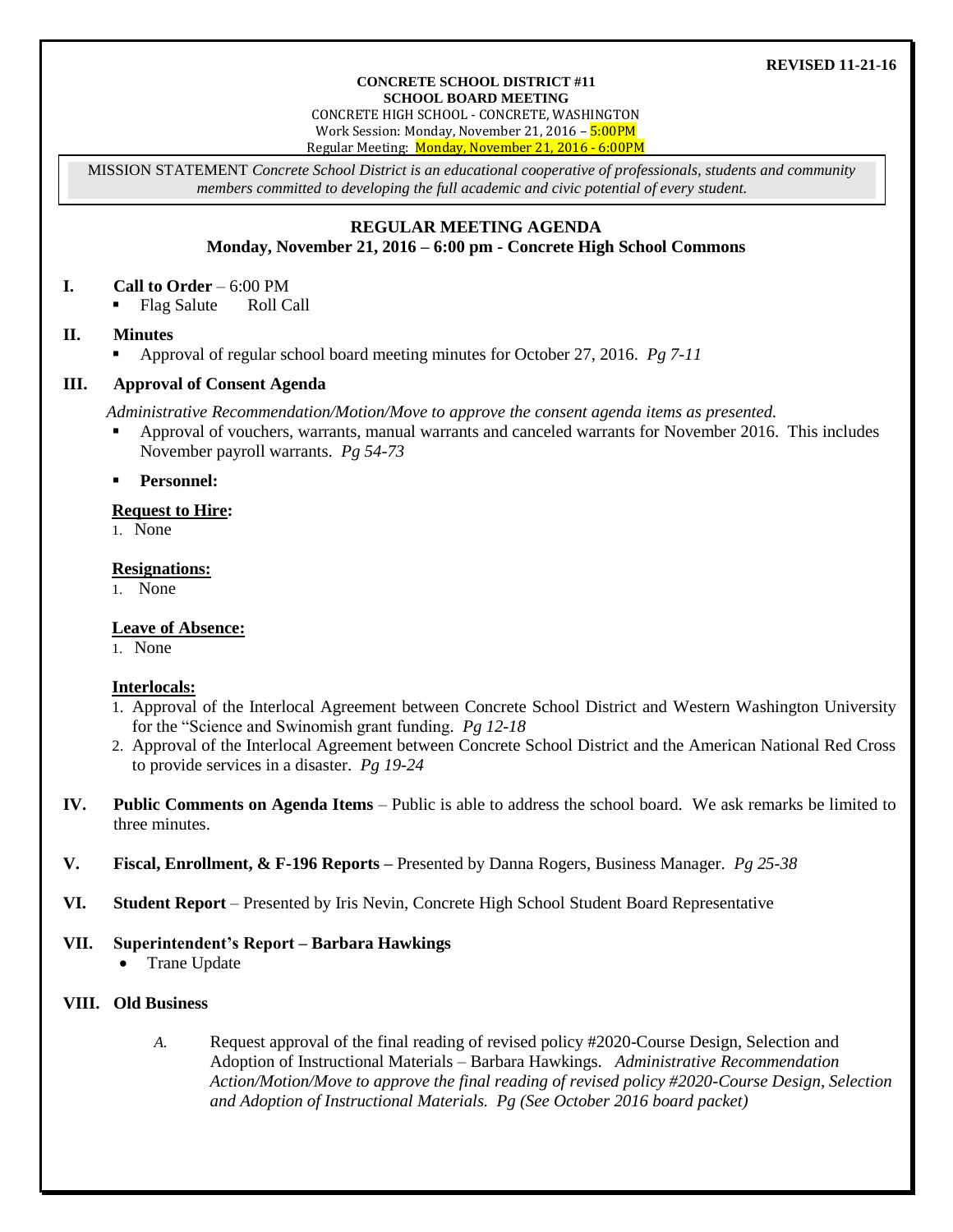# **IX. New Business**

- *A.* Request approval of the Highly Capable Program Policy #2190 (annual policy review) Leilani Thomas. *Administrative Recommendation Action/Motion/Move to approve Highly Capable Program Policy #2190 (annual policy review). Pg 39*
- *B.* Request approval of an in-lieu of transportation contract for Shyanne Fry for the 2016-17 school year – Leilani Thomas. *Administrative Recommendation Action/Motion/Move to approve an in-lieu of transportation contract for Shyanne Fry for the 2016-17 school year. Pg 40-42*
- *C.* Request approval for the fifth grade classes (Renata Mapes, Linda Kilpatrick, and William Ashe) and chaperones to attend an overnight field trip to North Cascade Institute's Mountain School in Diablo on March 29, 2017 through March 31, 2017 – Jaci Gallagher. *Administrative Recommendation Action/Motion/Move to request approval for the fifth grade classes (Renata Mapes, Linda Kilpatrick, and William Ashe) and chaperones to attend an overnight field trip to North Cascade Institute's Mountain School in Diablo on March 29, 2017 through March 31, 2017. Pg 43-48*
- *D.* Request approval for the robotics team to attend an overnight field trip for a competition in Zillah, WA December 2<sup>nd</sup> - December 3<sup>rd</sup>, 2016 – Mike Holbrook. Administrative Recommendation *Action/Motion/Move to request approval for the robotics team to attend an overnight field trip for a competition in Zillah, WA December 2nd - December 3rd, 2016. Pg 49*
- *E.* Request approval of the following grants: Title 1-A, Federal Special Education IDEA B, Federal Section 619, Federal Section 4122, State Flow Thru LAP, Highly Capable, and Federal Flow-Thru Special Ed (State) grants – Leilani Thomas. *Administrative Recommendation Action/Motion/Move to approve the following grants: Title 1-A, Federal Special Education IDEA B, Federal Section 619, Federal Section 4122, State Flow Thru LAP, Highly Capable, and Federal Flow-Thru Special Ed (State) grants. Pg 50*
- *F.* Request approval of the Title II-Part A Teacher Principal Training and Recruiting Grant Barbara Hawkings. *Administrative Recommendation Action/Motion/Move to approve the Title II-Part A Teacher Principal Training and Recruiting Grant. Pg 51*
- *G.* Request approval of Resolution to Invest #1197 Danna Rogers. *Administrative Recommendation Action/Motion/Move to approve Resolution to Invest #1197. Pg 52*
- *H.* Request approval of Resolution to Invest #1198 Danna Rogers. *Administrative Recommendation Action/Motion/Move to approve Resolution to Invest #1198. Pg 53*
- *I.* Request approval of Resolution #1199 to re-establish the maintenance and operations tax levy for the general fund – Danna Rogers. *Administrative Recommendation Action/Motion/Move to approve Resolution #1199 to re-establish the maintenance and operations tax levy for the general fund. Pg 53A*
- *J.* Request approval to hire Sacha Buller for the  $7<sup>th</sup>$ -8<sup>th</sup> science teacher for the remainder of the 2016-17 school year – Barbara Hawkings. *Administrative Recommendation Action/Motion/Move to*  approve hiring Sacha Buller for the 7<sup>th</sup>-8<sup>th</sup> science teacher for the remainder of the 2016-17 school *year. Pg 53B & 53C*